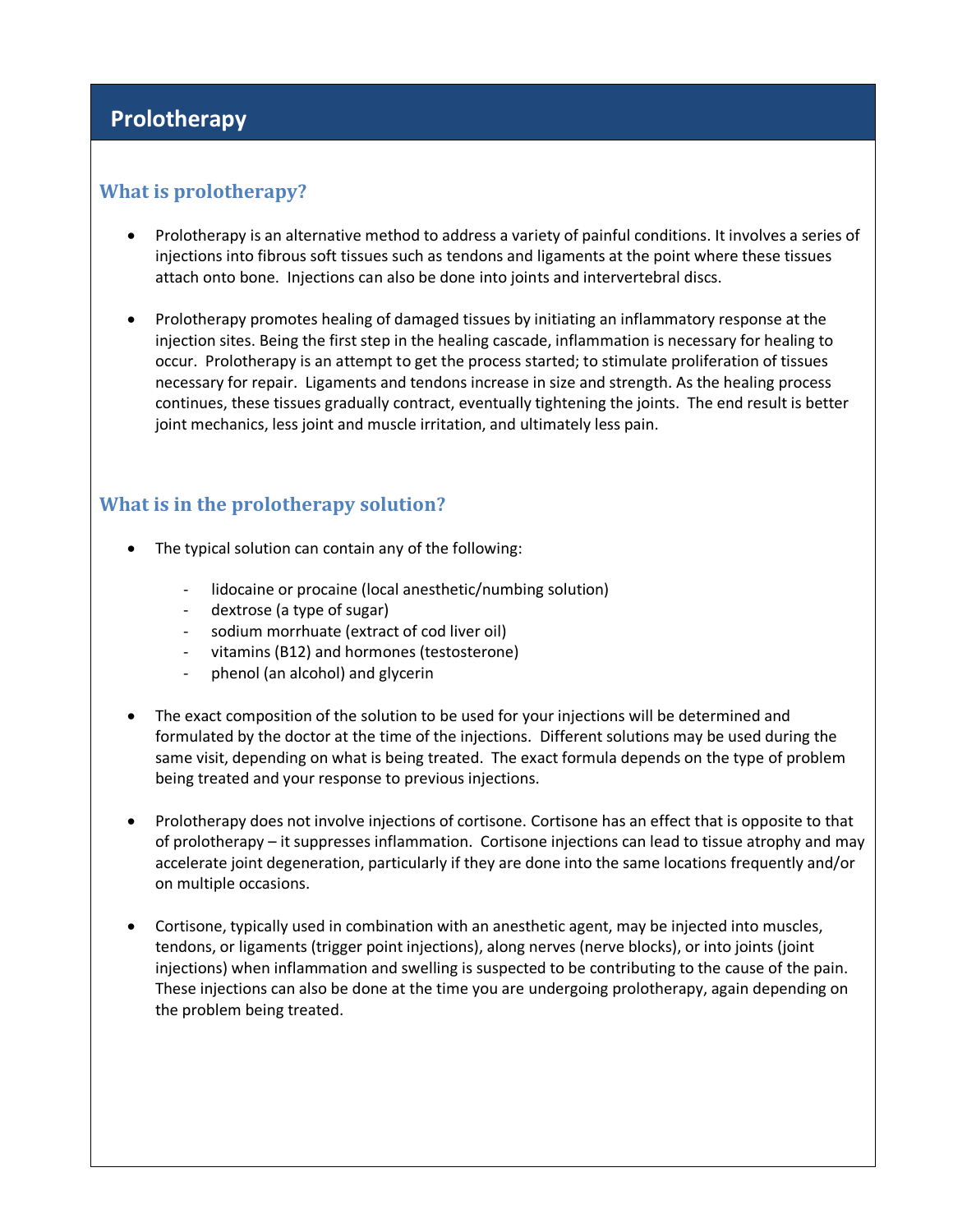### **How many injections will I need?**

- Prolotherapy usually involves multiple sets of injections, done in series. Each set involves anywhere from several to upwards of 20-30 separate injections, depending on the area being treated. The injections are usually spaced 2-4 weeks apart. Anywhere from 2-10 or more sets of injections may be necessary depending on the complexity and chronicity of the problem. In general, the injections are done in conjunction with physical therapy and a home exercise program.
- If you decide to try prolotherapy, you should commit to at least 3 series of injections. The reason being that your condition may take this many treatments to respond. You should not assume that prolo will not work if you do not see benefits after one or two treatments. Prolotherapy has a cumulative effect; each treatment builds on the previous one to increase tissue strength and improve joint stability. Over time this will lead to the desired effect of pain relief.
- If you do not experience a significant improvement in your symptoms after 3 treatments, chances are you will not respond to prolotherapy and so additional treatments are usually not recommended. In some cases because of nutritional, metabolic, or hormonal abnormalities, your body may not be able to mount an adequate healing response. Under these circumstances, tests may be ordered to determine whether a correctable abnormality exists. Once this problem is addressed prolotherapy may be resumed.
- Treatment should continue as long as you demonstrate continued benefit from the intervention. Once a plateau in improvement is reached, treatment should stop.
- Although prolotherapy can permanently cure certain painful conditions, some individuals will experience a recurrence of their symptoms after completing the treatments. In such cases 1 or 2 "tune-up" treatments may be necessary each year, particularly with the more severe and chronic conditions.
- How will I feel after the prolo treatment?
- Stiffness, soreness, and swelling are common. We recommend stretching and walking immediately after the treatment to minimize these undesirable, inflammation-related side effects.
- You may take acetaminophen (Tylenol), but should avoid any other over-the-counter pain medication such as aspirin, Aleve, Motrin/ibuprofen. Other prescription anti-inflammatory medications such as Celebrex, Vioxx, Lodine, Naprosyn, etc. should be discontinued prior to your first set of injections. They should be avoided for at least 2 weeks after your injections. The reason being that these medications suppress inflammation. This in turn affects the body's healing response. Your doctor may prescribe a pain medication to take after the injections if he feels it will aid your recovery.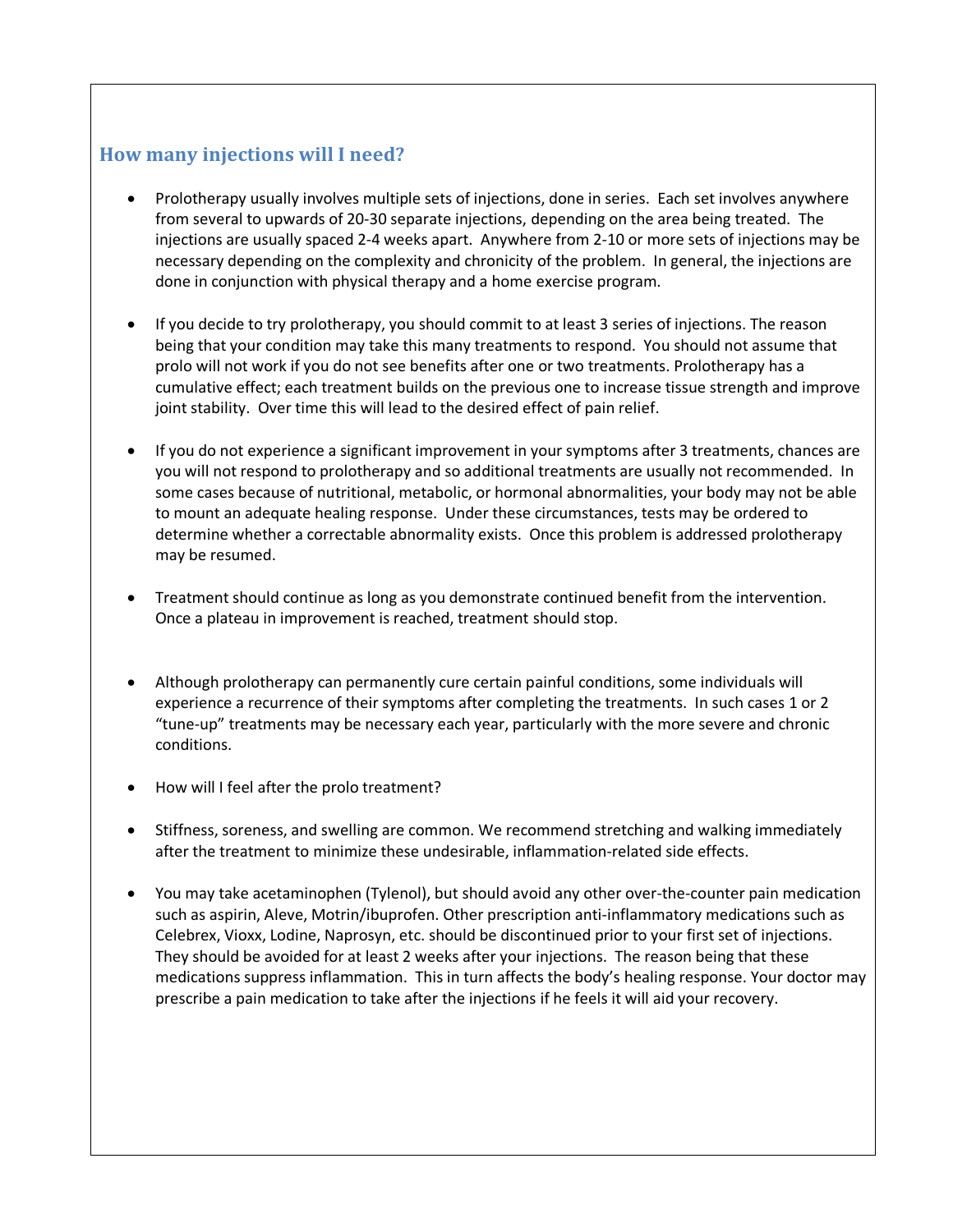# **What should I avoid while undergoing prolotherapy?**

- Avoid "overdoing it." Patients sometimes feel so much better after their treatments that they undertake tasks and resume activities for which they are not ready. This usually gets them into trouble. Although you may experience less pain, muscles are still weak and deconditioned. Furthermore, tissues are not completely healed. Resumption of any activity should be done very gradually – preferably under a physical therapist's supervision.
- Anti-inflammatory medications. Remember, prolotherapy relies on inflammation to trigger the healing cascade.
- Do not apply ice to the treated area unless absolutely necessary. Ice also decreases inflammation, which in turn hinders the healing process. In some instances, however, ice may be recommended by your doctor to help relieve some of the superficial pain and swelling.
- Avoid remaining sedentary. Activity, particularly walking and gentle stretching improves circulation and gets the blood flowing. This is also necessary for proper healing to occur.
- Avoid high-velocity chiropractic adjustments. If you feel you need an adjustment, discuss this with your physical therapist or physician. We prefer to avoid having "too many cooks in the kitchen."

#### **What about my "habits"?**

(Not really a common question, but something that should be considered none-the-less).

- Since we are working to improve your body's ability to heal, steps must be taken to ensure that an optimal healing environment is created in your body.
- Increase your water intake to at least one-half gallon (6-8 glasses) a day. Improving hydration of your body's tissues helps increase the cushioning effect of intervertebral discs and cartilage. Also, water helps flush out toxins. Purified water is recommended.
- Improving your diet and use of supplements is advised. Increase your intake of fresh vegetables and fruits, fish, lean meat/poultry, eggs, whole grains, nuts, and flaxseed. A multivitamin, MSM, glucosamine, chondroitin, and fish oil capsules (omega 3 fatty acids) are also highly recommended.
- Do not eat processed foods, especially those containing artificial sweeteners or coloring. Your body is not designed to digest these substances. Avoid sugar and junk food since these "foods" seem to impair the healing process.
- Caffeine intake should be limited to 1 or 2 cups of coffee or 1 or 2 soft drinks per day. If possible, it should be eliminated altogether.
- Most importantly, you must stop smoking. In many studies, smoking has been shown to impair the healing process and accelerate aging. Smoking pollutes your body by introducing chemicals, toxins, and free radicals into each and every tissue (lungs, heart, skin, joints, tendons, ligaments). It also deprives your body of precious oxygen which every cell in your body needs to survive. Oxygen demands are higher when metabolic activity such as healing increases.